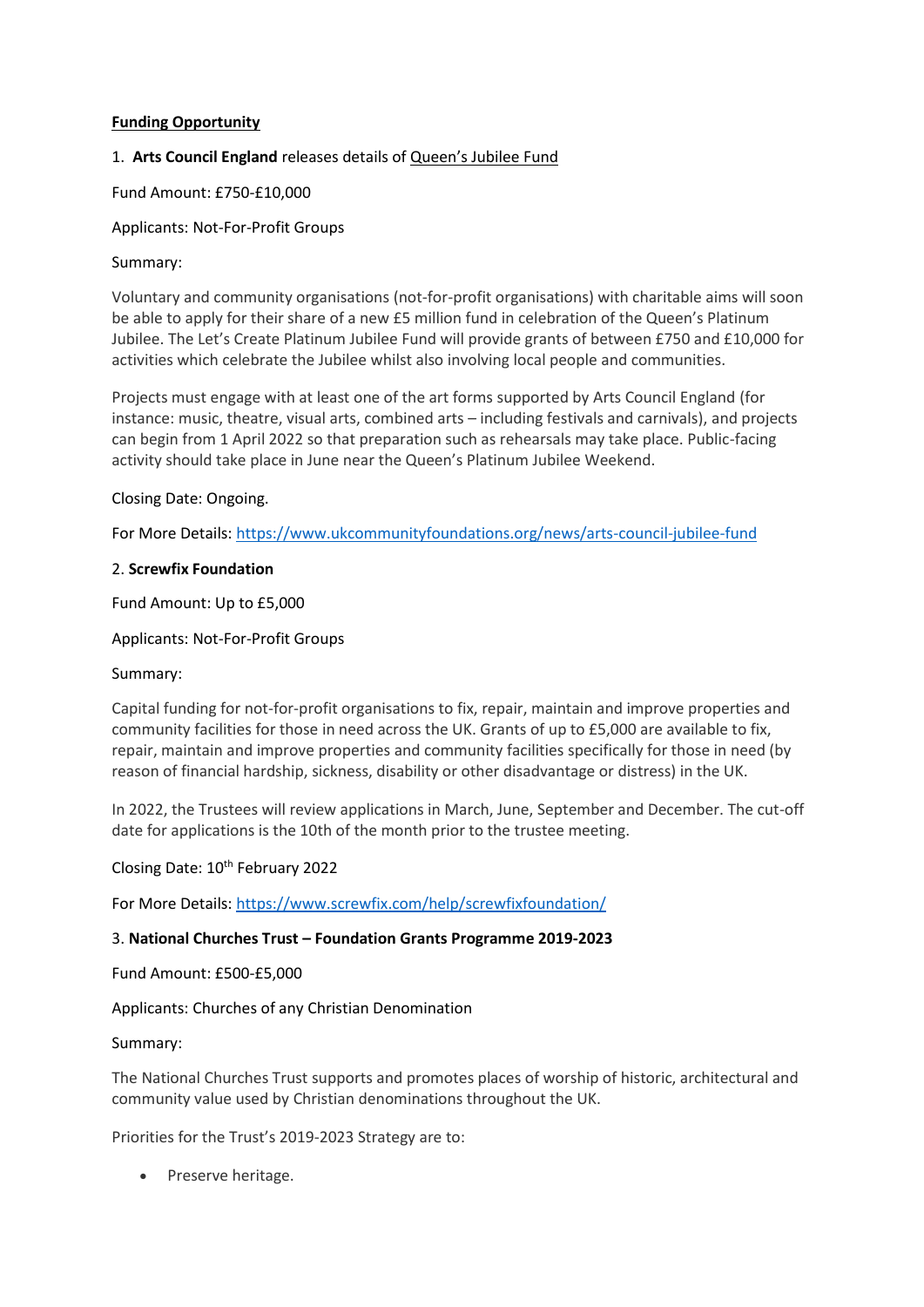- Promote sustainability.
- Inspire support.

The total project cost should not exceed £10,000 (excluding VAT), and match funding of at least 50% is required.

Grants can be used to cover:

- Urgent maintenance work
- Items identified as high priority within a Quinquennial Inspection Report/survey report or other sort of report.
- Small investigative works or surveys.

Closing Date: Applications are accepted on a rolling basis until  $31<sup>st</sup>$  October 2022.

For More Details:<https://www.nationalchurchestrust.org/foundationgrants>

#### 4. **The Compton Fund – Northamptonshire**

Fund Amount: £500-£5,000

Applicants: Small and locally managed voluntary, community and self-help groups.

#### Summary:

Grants are available for small and locally managed voluntary, community and self-help groups to support arts, culture and heritage projects across Northamptonshire.

Groups must:

- Have people volunteering to help with the activity who are not part of the management committee.
- Have a set of written rules or constitution that contains a dissolution clause.
- Have a community bank account with a minimum of two signatories required.
- Adhere to a child protection policy and vulnerable people's policy if working with children or vulnerable adults.

Closing Date: 4<sup>th</sup> March 2022.

For More Details:<http://www.ncf.uk.com/grants/grant-finder/compton-fund>

### 5. **West Northamptonshire Community Funding Grant Scheme**

Fund Amount: Up to £15,000

Applicants: Community and Voluntary Sector Organisations in West Northamptonshire

### Summary:

Grants of up to £15,000 are available to community and voluntary sector organisations in West Northants to enable them to deliver important services and activities to our communities. The scheme is open to community and voluntary sector organisations, registered charities and not-forprofit organisations, with priority given to projects that support the council's key priorities and the strategic aims.

The council's six key priorities are: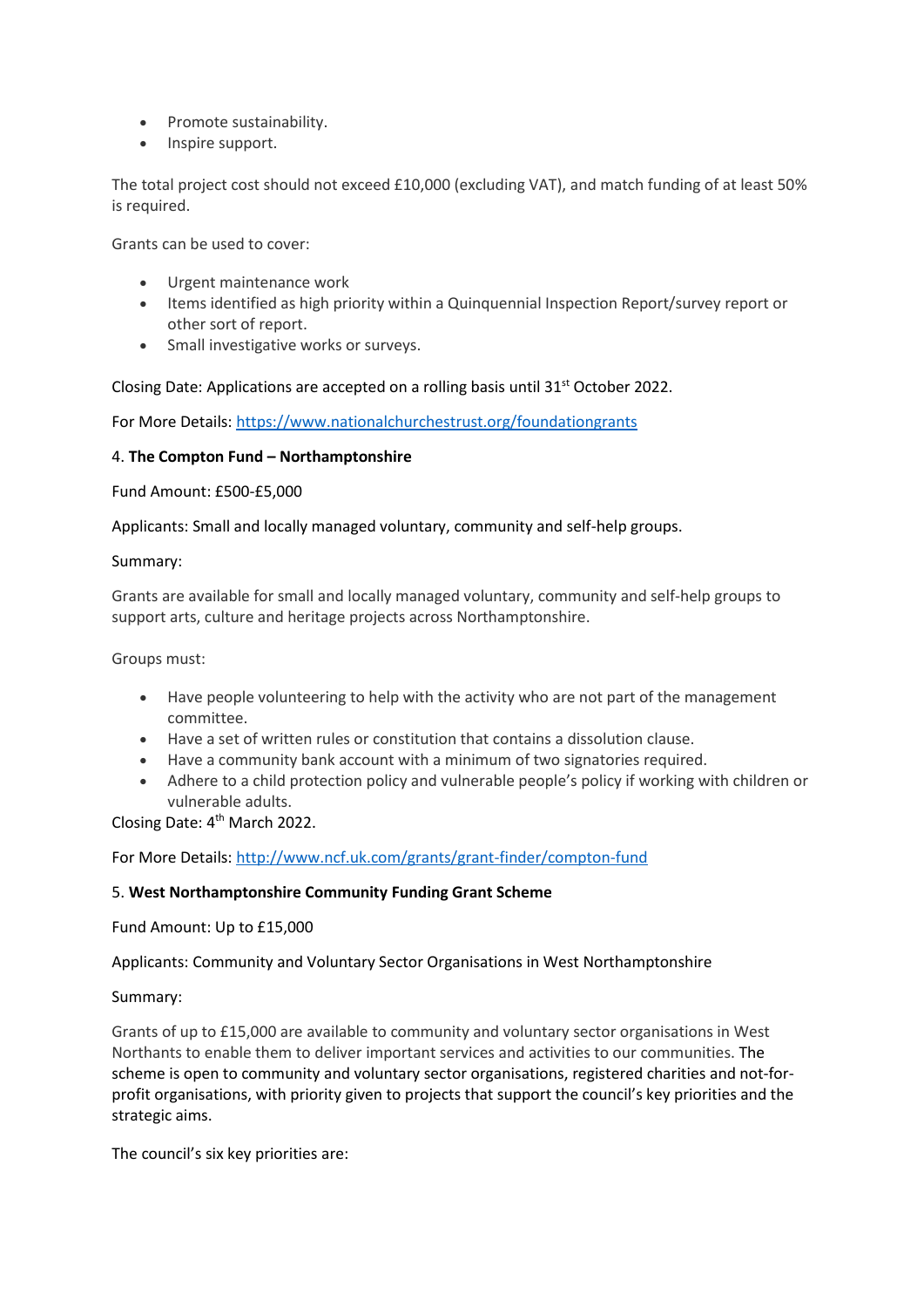- Green and clean: environment and wellbeing
- Improved life chances: health, social care and families
- Connected communities: transport and connectivity
- Thriving villages and towns: place shaping and homes
- Economic development: growth and prosperity
- Robust resource management: transparent decision making and financial prudence

Closing Date: The next funding round which is for grants up to £5,000 will open on Monday, 10 January 2022 and closes on Sunday, 13 February 2022.

For More Details: [https://www.westnorthants.gov.uk/news/funding-west-northamptonshire](https://www.westnorthants.gov.uk/news/funding-west-northamptonshire-community-groups-now-available)[community-groups-now-available](https://www.westnorthants.gov.uk/news/funding-west-northamptonshire-community-groups-now-available)

### 6. **Midcounties Co-operative Community Fund**

Fund Amount: Up to £2,000

### Applicants: Not-for-Profit Voluntary and Community Organisations

#### Summary:

Funding is intended for not-for-profit voluntary and community organisations that can show that their project will build their capacity and bring benefit to the local community.

Projects should address at least one of the Midcounties Co-operative's four key social goals, which are:

- Supporting Communities
- Defending the Environment
- Developing Young People
- Developing Co-ops

Closing Date: 4<sup>th</sup> February 2022.

For More Details:<https://www.midcounties.coop/our-communities/funding/community-funding/>

### 7. **West Northamptonshire Community Funding Grant Scheme**

Fund Amount: Up to £15,000

Applicants: Community and Voluntary Sector Organisations in West Northamptonshire

Summary:

Grants of up to £15,000 are available to community and voluntary sector organisations in West Northants to enable them to deliver important services and activities to our communities. The scheme is open to community and voluntary sector organisations, registered charities and not-forprofit organisations, with priority given to projects that support the council's key priorities and the strategic aims.

The council's six key priorities are: